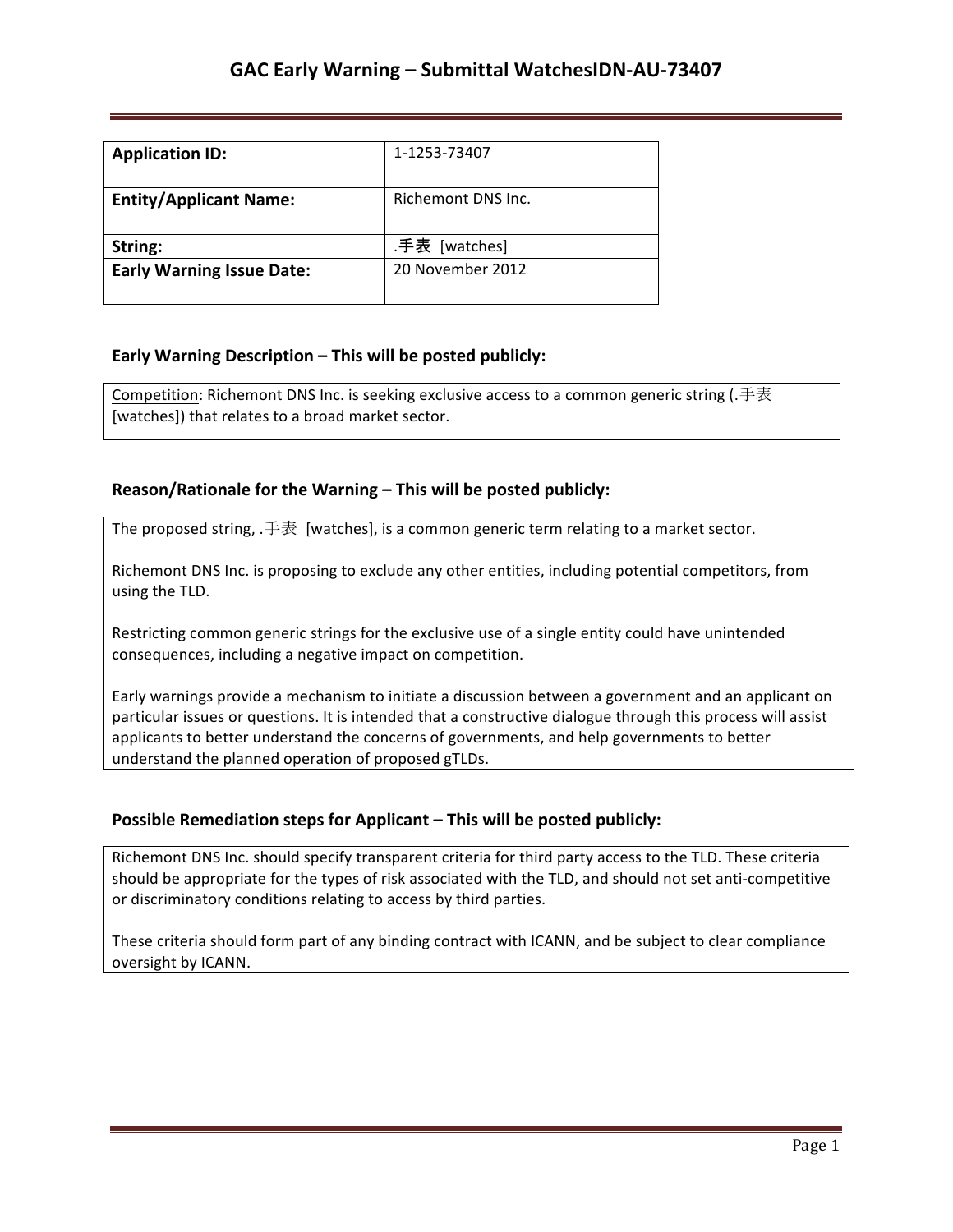## **Further Notes from GAC Member(s) (Optional) – This will be posted publicly:**

This Early Warning is from the Department of Broadband, Communications and the Digital Economy (DBCDE), on behalf of the Australian Government. In the first instance, communications and responses to this early warning should be emailed to gacearlywarning@gac.icann.org, with the text "Australian EW" and the application ID in the subject field.

# **INFORMATION FOR APPLICANTS**

# **About GAC Early Warning**

The GAC Early Warning is a notice only. It is not a formal objection, nor does it directly lead to a process that can result in rejection of the application. However, a GAC Early Warning should be taken seriously as it raises the likelihood that the application could be the subject of GAC Advice on New gTLDs or of a formal objection at a later stage in the process. Refer to section 1.1.2.4 of the Applicant Guidebook (http://newgtlds.icann.org/en/applicants/agb) for more information on GAC Early Warning.

## **Instructions if you receive the Early Warning**

**ICANN** strongly encourages you work with relevant parties as soon as possible to address the concerns voiced in the GAC Early Warning.

## **Asking questions about your GAC Early Warning**

If you have questions or need clarification about your GAC Early Warning, please contact gacearlywarning@gac.icann.org. As highlighted above, ICANN strongly encourages you to contact gacearlywarning@gac.icann.org as soon as practicable regarding the issues identified in the Early Warning. 

### **Continuing with your application**

If you choose to continue with the application, then the "Applicant's Response" section below should be completed. In this section, you should notify the GAC of intended actions, including the expected completion date. This completed form should then be sent to gacearlywarning@gac.icann.org. If your remediation steps involve submitting requests for changes to your application, see the change request process at http://newgtlds.icann.org/en/applicants/customer-service/change-requests.

In the absence of a response, ICANN will continue to process the application as submitted.

### **Withdrawing your application**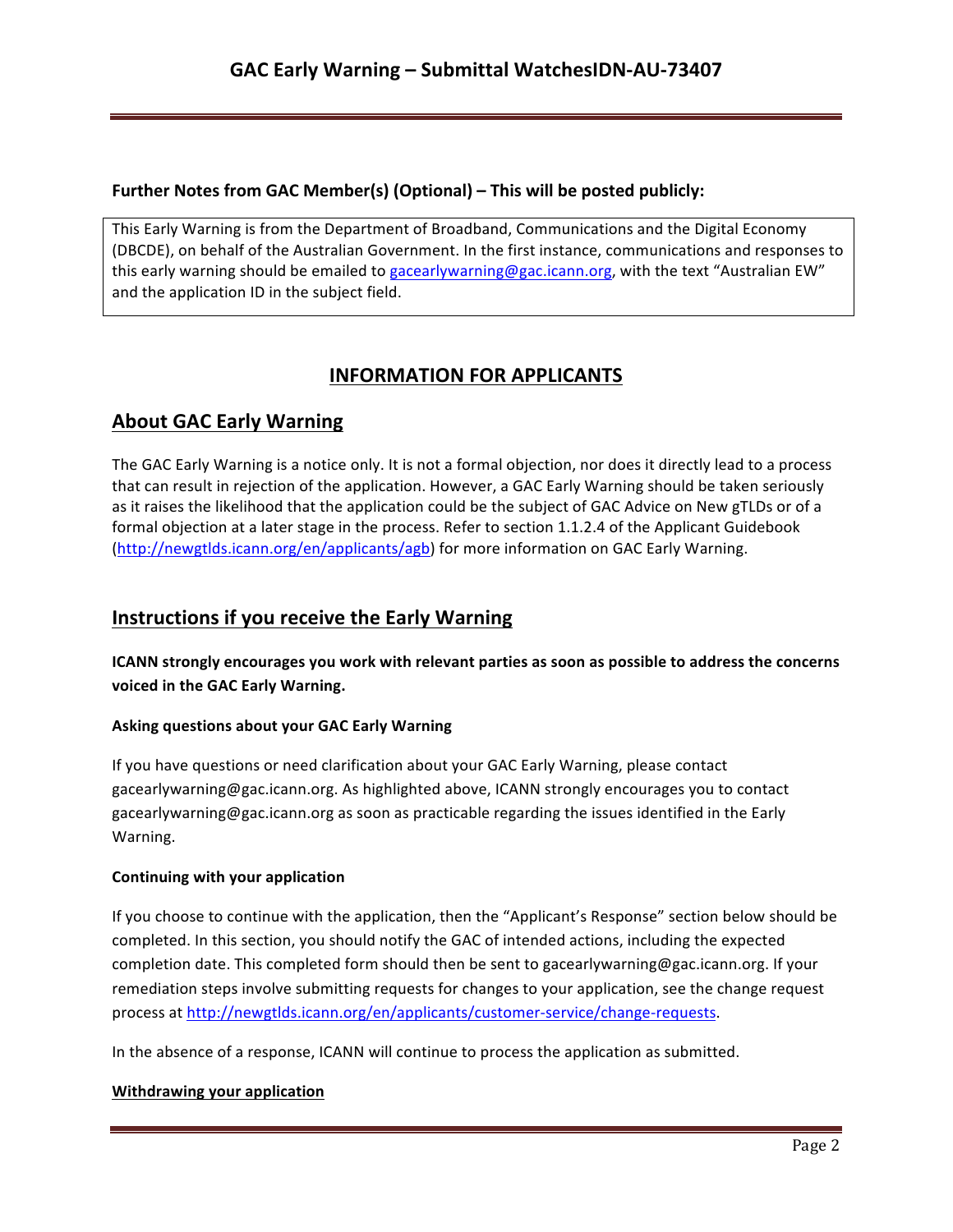## GAC Early Warning - Submittal WatchesIDN-AU-73407

If you choose to withdraw your application within the 21-day window to be eligible for a refund of 80% of the evaluation fee (USD 148,000), please follow the withdrawal process published at http://newgtlds.icann.org/en/applicants/customer-service/withdrawal-refund. Note that an application can still be withdrawn after the 21-day time period; however, the available refund amount is reduced. See section 1.5 of the Applicant Guidebook.

For questions please contact: **gacearlywarning@gac.icann.org** 

### **Applicant Response:**